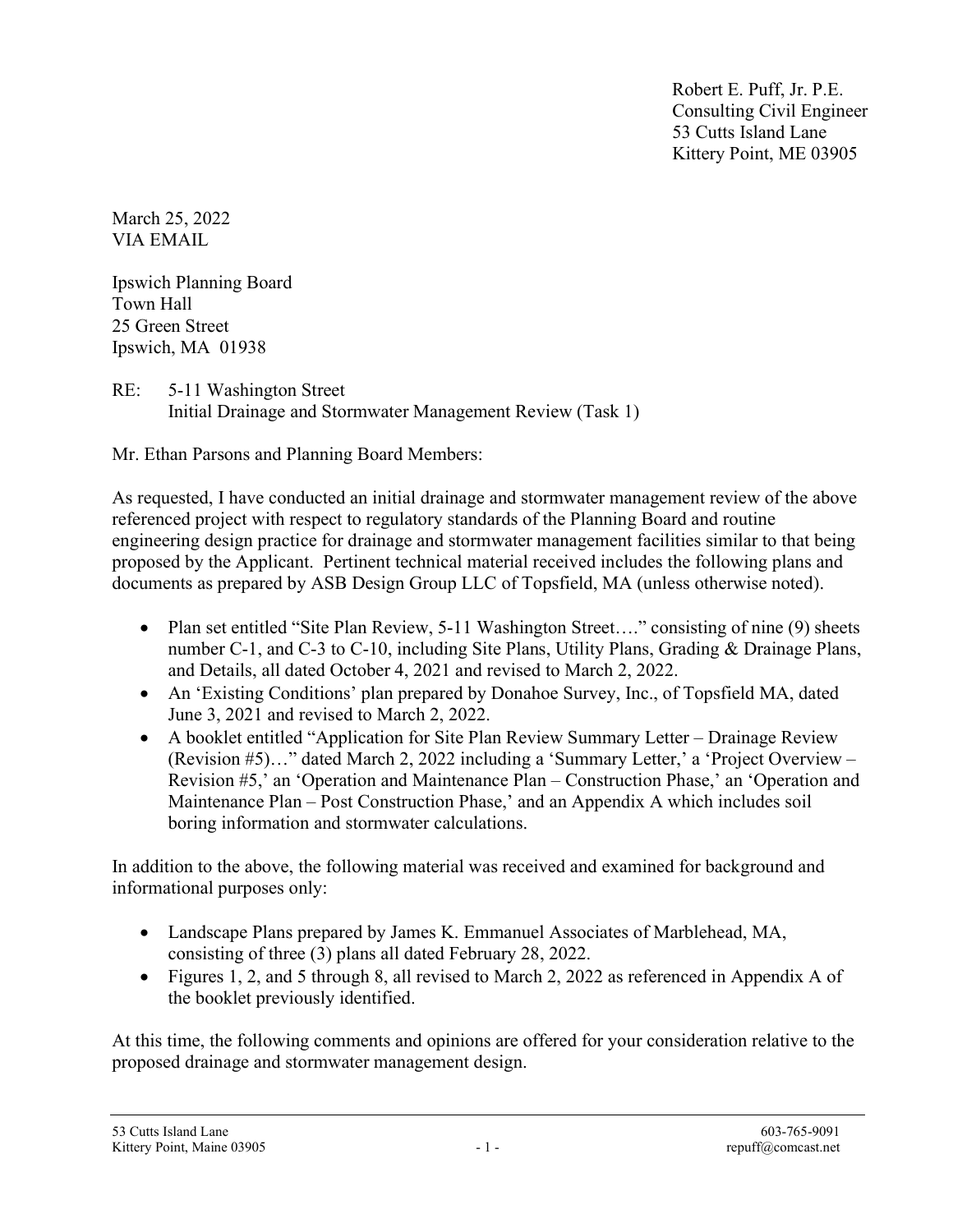**Overview:** As asserted by the design engineer, it is acknowledged that the proposed development will reduce the amount of impervious area on the subject property, and consequently to total amount of runoff will be slightly lessened. However, the generalized analysis approach does not address more specific impacts from runoff based on the direction of flow off of the site. In addition, the types of stormwater best management practices proposed for implementation require additional calculation and revision to demonstrate that they will function is a suitable fashion for the design storms being considered. Specific issues are presented within the body of this report and are requested such that the design fully demonstrates that the proposal will perform as intended and provide the requisite level of stormwater mitigation.

## Stormwater Management & Drainage:

- 1. No documentation was provided in support of the precipitation values utilized in the calculations. It is noted that the 2 and 10 year precipitation values used are notably less than those published in NOAA Atlas 14. Recalculation of these storm events is requested using appropriate precipitation values.
- 2. Existing Conditions Hydrology Calculations: Expand and revise the calculations to address the following items:
	- a. Revisions should be conducted to quantify flow in the various direction that runoff occurs off of the site.
		- i. Runoff onto the public way(s) and Town storm drain system should quantified.
		- ii. Runoff onto the abutting property of EBSCO (to the southeast) should be quantified and consideration should be given to the existing on-site depression which appears to provide both storage volume and recharge.
		- iii. Additional topographic detail should be provided to better define flow from the site onto abutting property of the MBTA (to the northeast) and abutting property of Tzizik (to the northwest).
	- b. A subcatchment map of existing drainage areas should be provided that reflects the areas and flow directions evaluated in the calculations.
	- c. An existing catch basin is mapped in the southern corner of the property, however, a downstream pipe route (i.e., connection to next structure or outfall) is not clearly identified. Since this structure is proposed for reuse by the development, additional information should be provided on the plans relative to downstream conditions of the pipe network.
- 3. Proposed Conditions Hydrology Calculations: Similar to item 1 above, the proposed (developed) analysis does not provide a breakdown of runoff flowing off the site by direction/location. Proposed conditions calculations should be revised to provide a comparison to the existing conditions calculations such that impacts to the Town drainage system and other abutting properties are quantified.
	- a. It is noted that the post development drainage area for catchment P1 is approximately 4 percent larger than the sum of the individual subcatchment areas used in the stormwater management design. This inconsistency should be explained and clarified.
- 4. The system profile shown on Plan Sheet C-5 indicates groundwater to be at elevation 21.7 (and is similarly stated on page 5 of the drainage narrative), however, Boring No BB-3 lists groundwater depth at 4.2 feet (which generates a calculated groundwater elevation of 24.8). The design engineer should rectify this inconsistency, noting that the bottom of the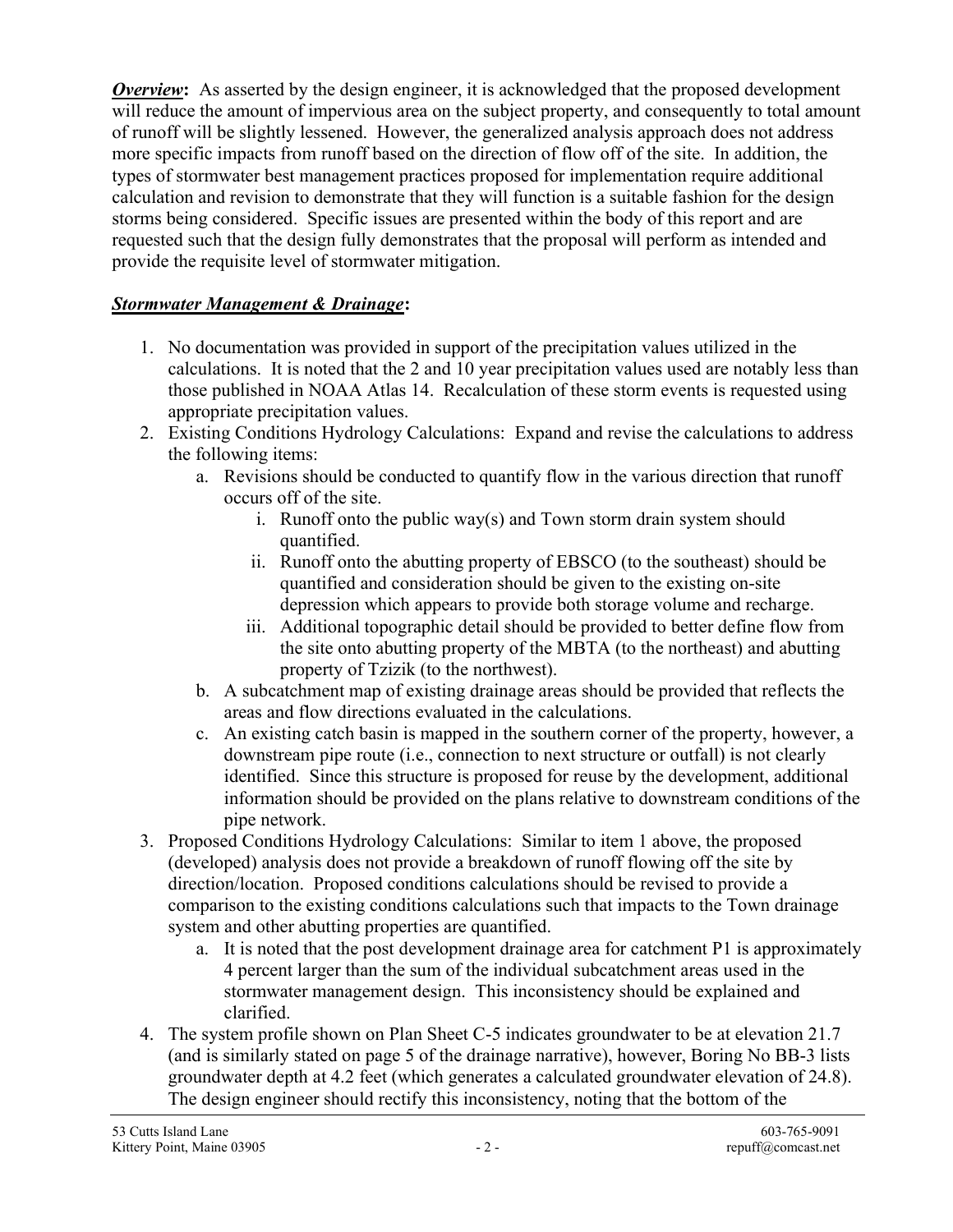Infiltration Systems is specified to be elevation 24.25 (i.e., at an elevation lower than the groundwater level found in boring BB-3).

- 5. Stormwater Infiltration Systems: Additional revision of the infiltration system calculations should be conducted such that the calculations accurately reflect what is depicted on the site plans, and to confirm that the systems will perform appropriately.
	- a. Calculations for the connected network formed by Infiltration Systems 1, 2, and 6 should be revised such that the analysis includes the hydraulic impacts associated with the pipe segments connecting the individual systems. Some of the calculation errors or deficiencies are noted below.
		- i. Outlet characteristics for all systems are based on 'free discharge' which is not the case. Analysis should be based on dynamic tailwater generated by the down gradient systems. In addition, consideration should be given to the hydraulic capacity of the existing storm drain system to establish whether or not any additional tailwater impacts will be experienced as a result of the proposed connection.
		- ii. As calculated, the peak elevations of the individual systems would imply a reversal of flow direction (i.e., runoff at system 1 would flow towards the Town drainage system, but would also flow towards system 6). In reality, the three systems would tend to equality. Hence, this calculation should be reevaluated.
		- iii. As calculated, the 100 year peak elevation of system 1 is erroneous (with a peak elevation that is more than 20 feet higher than the pavement grade).
		- iv. The calculated 10 year outflow from Systems 1 and 3 is greater than the calculated inflow (this is also the case for the 100 year storm at System 2 and Rain Garden 7) . This is frequently related to an error in choosing a routing time increment that is too large. Re-evaluation of this calculation should be conducted.
		- v. The 10 year peak storm elevation at system 1 is 0.65 feet higher than the driveway catch basin rims. In my opinion, this flooding depth is excessive for the 10 year storm and should be revised to improve the condition.
			- 1. In addition to the above, the 10 year storm peak would imply that a higher stage would exist for the 100 year storm. Such an elevation would not be contained on the site, but rather, would flow out the main driveway overland and onto Washington Street. This condition would potentially contradict the mitigation summary asserted for the 100 year storm.
		- vi. It is noted that system 'discarded' rate increases with higher storm intensity. This issue should be corrected by the design engineer. Exfiltration ('discarded' flow) is generally based on the selected Rawls rate and is not expected to vary dramatically in response to storm intensity.
		- vii. Based on the revised 100 year peak storm elevation calculated, additional refined grading may be required at System 6 (and potentially at Systems 4 and 5 as well) to clarify the intended direction of surface ponded runoff that exceeds the system capacity.
	- b. Infiltration System 3 should be re-evaluated to consider potential tailwater impacts created by the proposed connection to the existing Town drainage system (similar to comment 5.a.i). The current analysis assumes 'free discharge' which may not be the case for high intensity storms.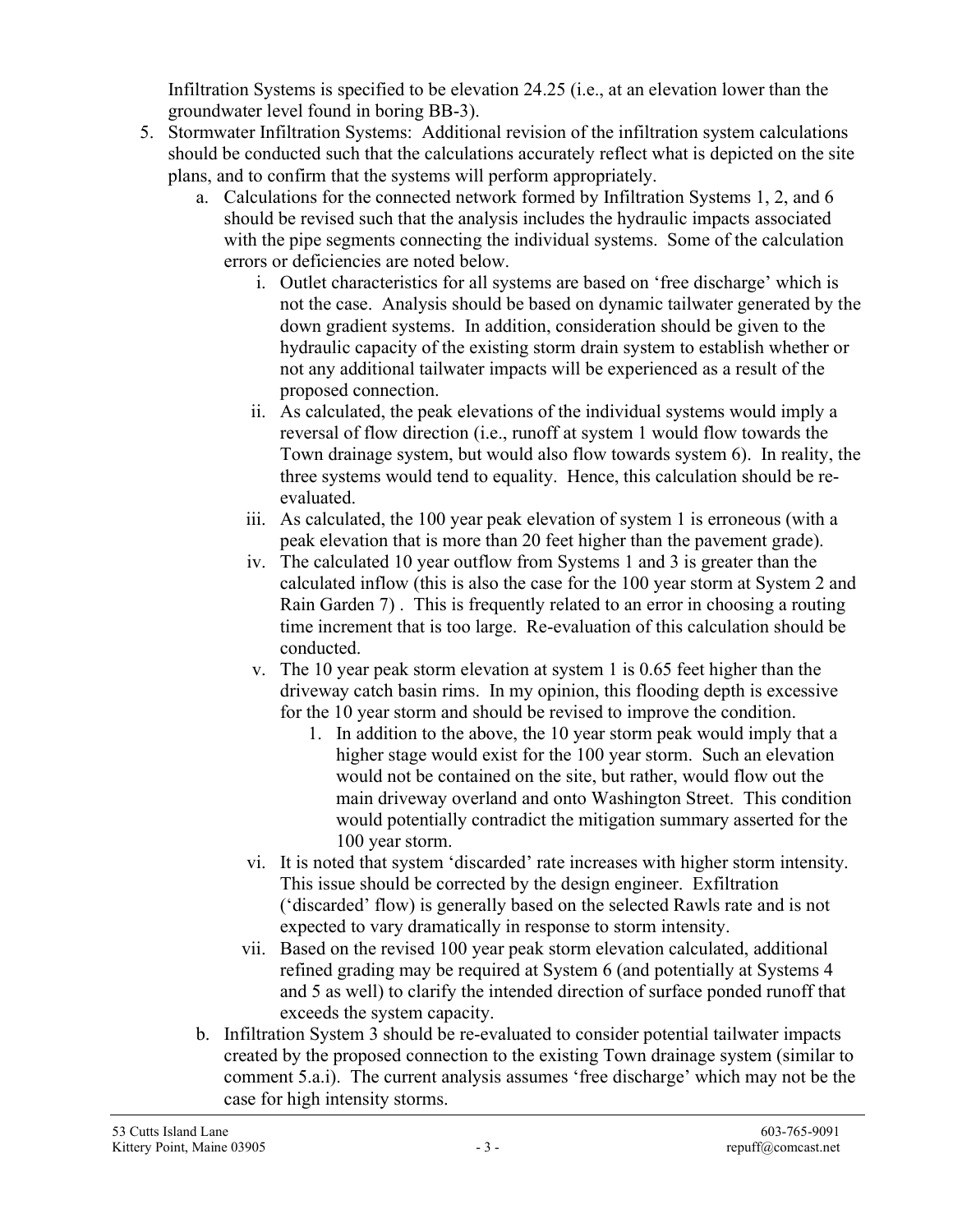- i. Increases in 'discarded' rates for this system should also evaluated, similar to comment 5.a.vi noted above.
- c. Infiltration Systems 4 and 5 are calculated to have an overflow outlet, however, an outlet structure is not specified on the plans.
	- i. In addition to the above, outlet pipe size, slope, direction, and outfall location should also be specified on the plans.
- 6. Rain Gardens: It is noted that all proposed rain gardens are located within the Town right of way rather than on the subject (private) property. No documents were received to indicate that the Applicant has received authorization from the Town to conduct this type of improvement within the public way. It is strongly recommended that the Planning Board solicit the opinion of the Public Works Director relative to these facilities (which, as proposed, will function to serve a private purpose) being located within the Town right of way.
	- a. Calculations assume that all rain gardens are provided with an overflow weir. Plans should be clarified to specify the assumptions made in the calculations.
	- b. Landscape planting for Rain Garden 7 should be specified on the plans.
- 7. The on-site soil borings indicate, and the design engineer acknowledges, that earthen fill is present on site. In addition, the fill descriptions also note the presence of coal, ash, asphalt, and brick. As such, the specific location of stormwater infiltration practices should be further evaluated for suitability. Reference should be made to the requirements of the MA DEP Stormwater Handbook (refer to Volume 3, Chapter 1: 'When Fill Materials Are Determined To Be Present').
	- a. Depending upon the nature of the fill, DEP recommendations may require the material to be removed from the area of infiltration, or alternatively infiltration should be relocated to an area without the presence of unsuitable fill (if such an area exists on the site).
	- b. Additional notes and specification should be provided on the plans which outline work efforts needed to fully comply with the Stormwater Handbook recommendations.
	- c. An evaluation of native soils located below the fill material should be conducted to better classify the naturally occurring soil groups present on the property (i.e., the current soil classification of 'Urban Land' is reflective of the disturbed nature of the area, whereas the soil test data and test locations facilitate the ability to approximate locations and physical soil properties of native soils).
- 8. It is noted that the proposed Infiltration Systems and Rain Gardens are located too close to building foundations and/or property lines. Several locations were observed where the proposed stormwater systems are located approximately 5 to 10 feet from the building foundation, while other locations were located within 4 to 6 feet the front and rear property lines. Based on the MA DEP Stormwater Handbook (Volume 2, Chapter 2) an infiltration trench (which would function similarly to the proposed Infiltration Systems) requires a 20 foot minimum setback from building foundations. In addition, the small Rain Gardens would function similarly to a dry well, which is required to have a 10 foot minimum setback from a building foundation. To resolve this situation, the following options should be considered:
	- a. Provide impermeable membranes between the buildings and the infiltration chamber such that lateral water movement will not adversely impact the building foundations, will not enter the existing building basement, and will not enter the foundation drain system.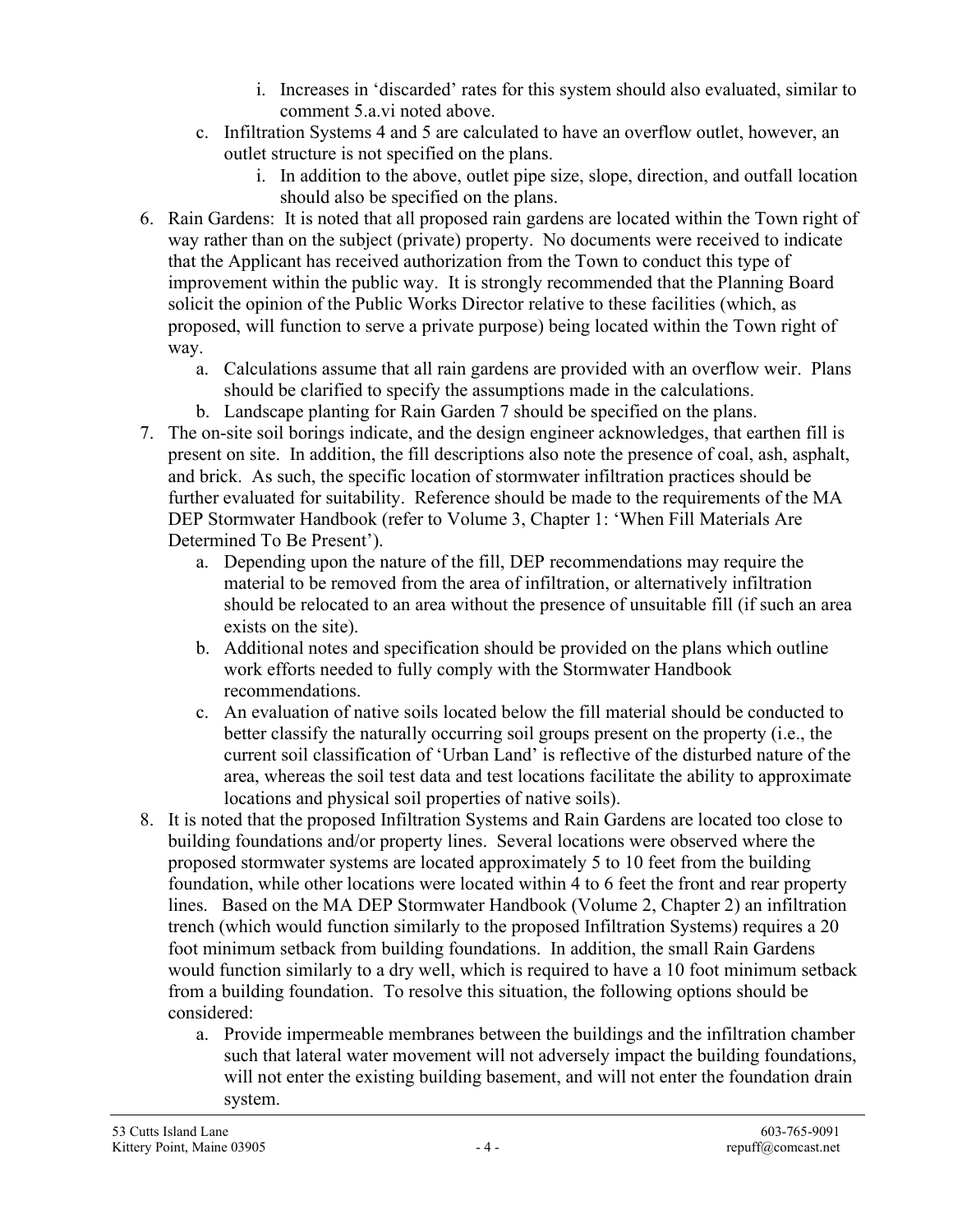- b. Modify the locations of the stormwater facilities to better comply with the MA DEP Stormwater Handbook.
- c. Engage a geotechnical engineer to determine what measures should be taken to protect against the concerns stated above.
- 9. Town of Ipswich Stormwater Regulations require that runoff from the 1-year storm event be detained on site. Calculations should be submitted to demonstrate compliance with this requirement.
- 10. Post development calculations assume that proposed patios and walkways will be constructed of 'pervious pavers.' As such, the patio and walkway areas should be specified accordingly on plan sheet C-3, and the 'Walkway Paver Detail' on plan sheet C-7 should be revised to specify a pervious paver type of construction.
- 11. Miscellaneous Drainage and Stormwater Management Items.
	- a. A trench dam should be specified for all utility trenches that are proximate to infiltration systems, such that stormwater runoff will not flow along the length of the utility trench.
	- b. Several sections of drain pipe are specified as 6 inch diameter with a slope of 10 percent. In typical pavement drainage systems, a larger diameter pipe and a flatter slope would be provided (a 12 inch pipe size is most typically a minimum standard).
	- c. A mapping of all soils tests and borings should be provided to document locations and to illustrate whether or not a test was performed within each infiltration system location. It is noted that the monitoring well and boring locations shown on plan C-2 were not labelled to correspond to the boring logs.
	- d. Add a note to the plans specifying that all roof runoff shall be conveyed to the Infiltration Systems in accordance with the stormwater management calculations.
	- e. Add a note to the plans specifying that Infiltration Systems and Rain Gardens shall be protected during construction from compaction by equipment, stockpiling, or laydown storage and from pollution associated with construction activity such as vehicle washing, fueling, or concrete washout.
	- f. It is requested that future iterations of the stormwater calculations be provided with full subcatchment data sheets and pond routing, rather than just the summary sheets provided for this review.
- 12. Miscellaneous Drafting and Housekeeping Issues.
	- a. Coordinate Infiltration System identification. Inconsistent numbering is provided on plan sheets C-3 and C-4.
	- b. Drainage structure LSDMH#1 is specified at two different locations on plan sheets C-3 and C-4. Callouts should be corrected to provide distinct identifiers.
		- i. A standard dimension manhole should be considered for the LSDMH locations. Based on the anticipated depth of structure, the proposed 30 inch diameter structure would make physical access into the structure difficult.
	- c. The catch basin detail on plan sheet C-5 should be coordinated with the catch basin detail on plan sheet C-8 such that consistent specification is provided.
		- i. The 2 foot diameter weep hole specified on plan sheet C-5 should be deleted from the detail. Such a specification is contrary to the water quality intent of the MA DEP Stormwater Standards.
	- d. The roof drain detail on plan sheet C-5 should clarify the elevations associated with callouts 'ELV A' through 'ELV D.' Numerical elevations were not found.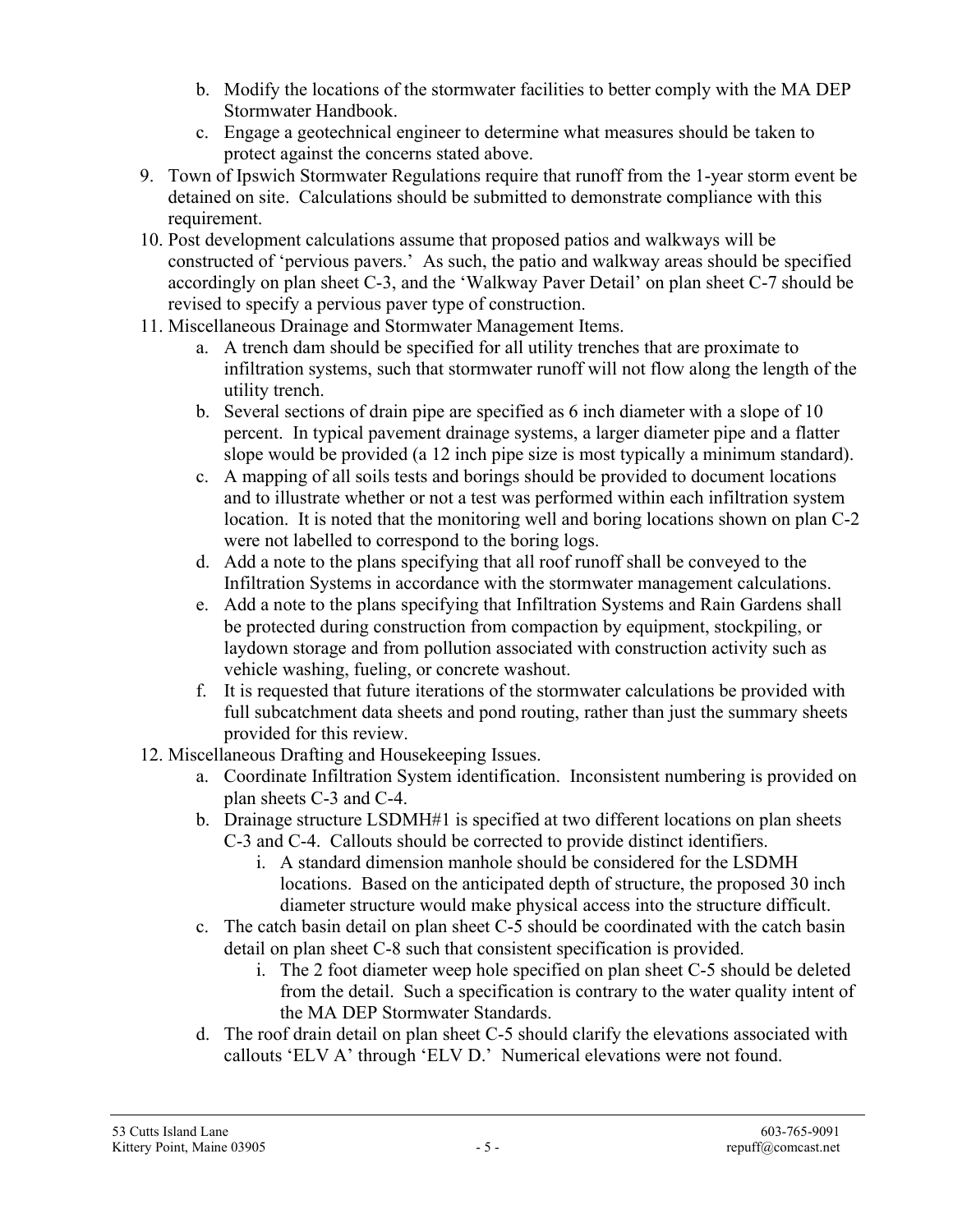- e. On plan sheet C-9, coordinate information contained on the Infiltration System 2, Rain Garden 7, and the Overflow Detail to be consistent with information contained on plan sheet C-4.
- f. Correct the discharge pipe DMH reference on the Temporary Sedimentation Basin detail on plan sheet C-10.
- g. Correct Erosion Control Note 'B' on plan sheet C-10. The reference to note 18 was not found elsewhere on the plan.
- h. Include a note on the plans that cross references the requirements of the 'Operation and Maintenance Plan – Post Construction Phase' and the Long Term Pollution Prevention Plan.

## DEP Stormwater Management Standards:

- 1. Standard 3 Calculations were not provided to demonstrate that the infiltration systems will drain in a 72 hour period.
- 2. Standard 3 Calculations were not provided for a mounding analysis. Since the infiltration systems are located closer than 4 feet to groundwater level, a mounding analysis is required.
	- a. It is further noted that groundwater level appears to be based on monitoring well observations. Estimated seasonal high water table (ESHWT) should be provided, based on soil redox features (mottles) or alternatively the monitoring well data should be compared to regional USGS wells and adjusted accordingly.
- 3. Standard 4 Provide a Long Term Pollution Prevention Plan (LTPPP) which addresses all topics contained under 'Standard 4' in the 'Checklist for Stormwater Report.'
- 4. Standard 8 The 'Operation and Maintenance Plan Construction Phase' should be revised to provide the following items:
	- a. Specify need for erosion control around perimeter of stockpile areas.
	- b. Add a note that if the site remains idle for a period of more than 30 days, disturbed areas shall be hydroseeded (per Town Stormwater Management Permit Regulations).
	- c. Construction sequencing and identification of the person/entity responsible for plan implementation and compliance are specified to be provided by the Contractor at a later date. It is suggested that this information be provided as part of the application.
	- d. Include provisions for dust control during construction.
	- e. Provide an Inspection and Maintenance Log Form.
- 5. Standard 8 Plan items:
	- a. Include a note on the plans referencing the requirements of the 'Operation and Maintenance Plan – Construction Phase' and the SWPPP.
	- b. Portions of the existing and developed site are graded to runoff towards both Washington and Mineral Streets. As such, additional erosion barriers should be specified along the project frontage.
- 6. Standard 9 Address and coordinate the following items in the 'Operation and Maintenance Plan – Post Construction Phase':
	- a. Under the heading 'Permanent Operation and Maintenance Items,' two additional items should be added. The first item should specify the obligation of the 'association' to appoint a person, group, or other entity that will be responsible for implementing inspection and maintenance contained in the plan, and provide that information to the Planning Board. The second item should specify the obligation of the 'association' to provide suitable funding to perform the requisite maintenance and inspection.